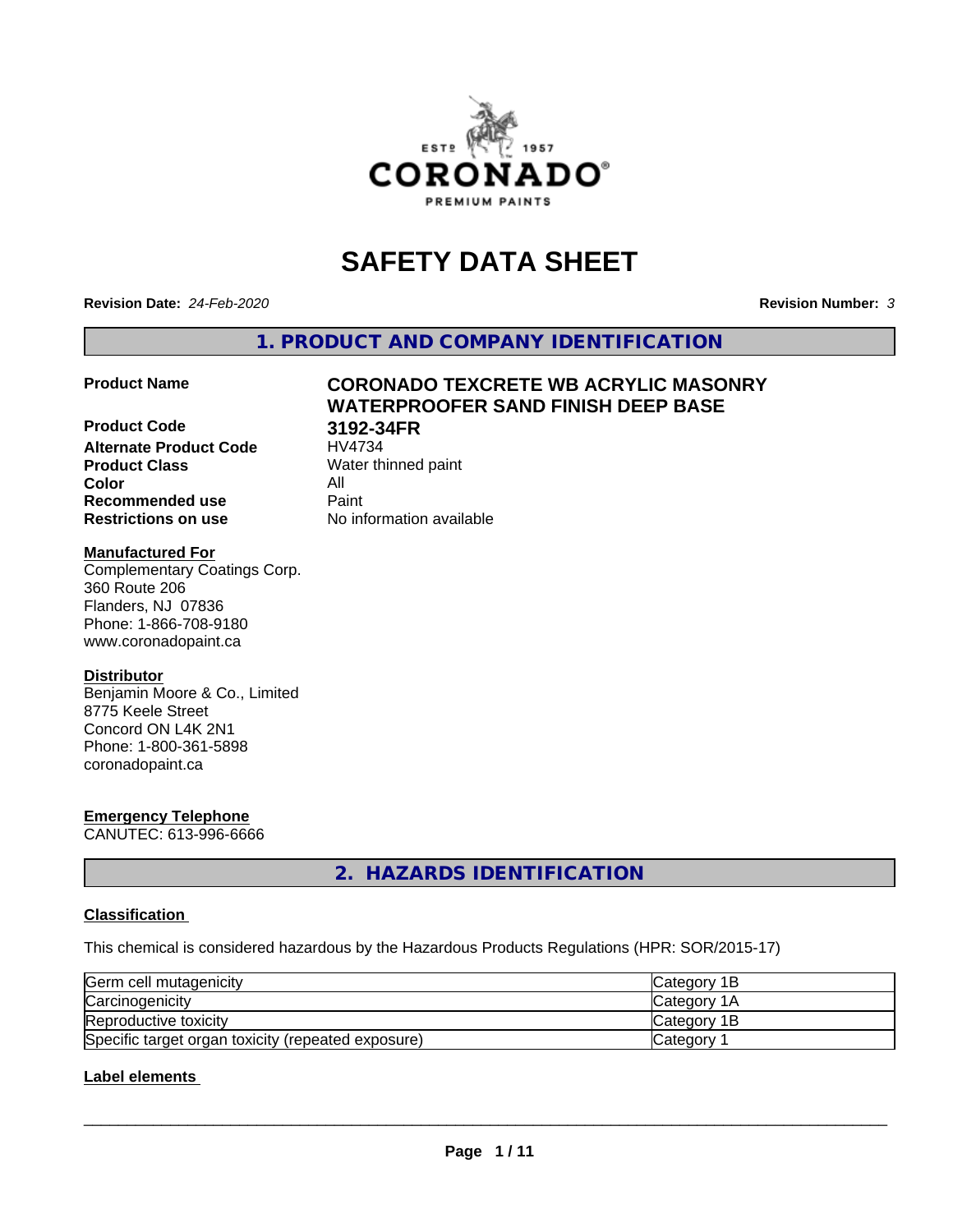#### **Danger**

#### **Hazard statements**

May cause genetic defects May cause cancer May damage fertility or the unborn child Causes damage to organs through prolonged or repeated exposure



**Appearance** liquid **Odor in the original of the original of the original of the original of the original of the original of the original of the original of the original of the original of the original of the original of t** 

#### **Precautionary Statements - Prevention**

Obtain special instructions before use Do not handle until all safety precautions have been read and understood Use personal protective equipment as required Do not breathe dust/fume/gas/mist/vapors/spray Wash face, hands and any exposed skin thoroughly after handling Do not eat, drink or smoke when using this product

#### **Precautionary Statements - Response**

IF exposed or concerned: Get medical advice/attention

#### **Precautionary Statements - Storage**

Store locked up

#### **Precautionary Statements - Disposal**

Dispose of contents/container to an approved waste disposal plant

#### **Other information**

No information available

#### **3. COMPOSITION INFORMATION ON COMPONENTS**

| <b>Chemical name</b> | CAS No.    | Weight-%   | Hazardous Material    | Date HMIRA filed and                           |
|----------------------|------------|------------|-----------------------|------------------------------------------------|
|                      |            |            |                       | Information Review Act Idate exemption granted |
|                      |            |            | registry number       | (if applicable)                                |
|                      |            |            | (HMIRA registry $#$ ) |                                                |
| Nepheline syenite    | 37244-96-5 | $10 - 30%$ |                       |                                                |
| Silica, crystalline  | 14808-60-7 | 7 - 13%    |                       |                                                |
| Titanium dioxide     | 13463-67-7 | 1 - 5%     |                       |                                                |
| Silica, mica         | 12001-26-2 | 1 - 5%     |                       |                                                |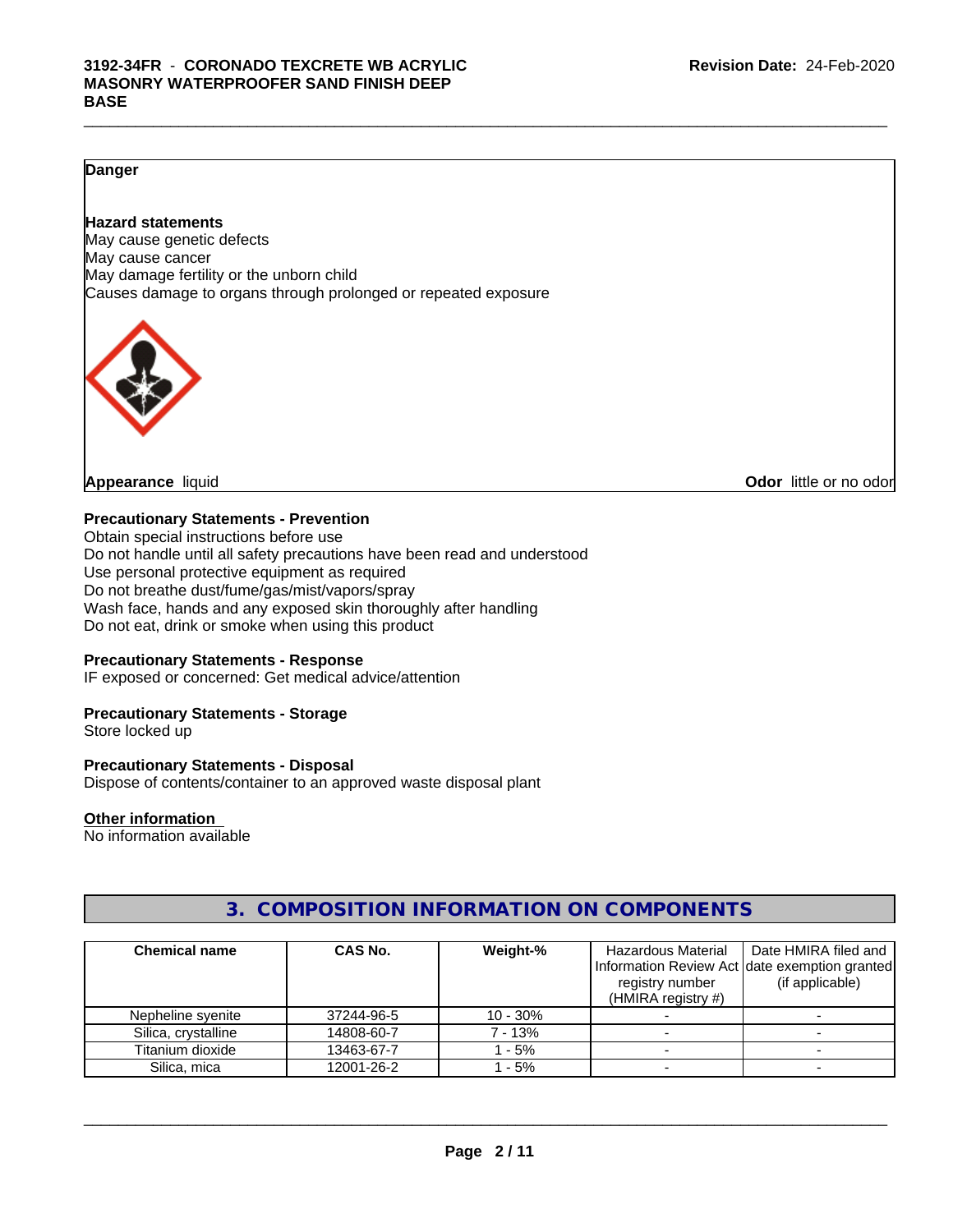#### $\_$  ,  $\_$  ,  $\_$  ,  $\_$  ,  $\_$  ,  $\_$  ,  $\_$  ,  $\_$  ,  $\_$  ,  $\_$  ,  $\_$  ,  $\_$  ,  $\_$  ,  $\_$  ,  $\_$  ,  $\_$  ,  $\_$  ,  $\_$  ,  $\_$  ,  $\_$  ,  $\_$  ,  $\_$  ,  $\_$  ,  $\_$  ,  $\_$  ,  $\_$  ,  $\_$  ,  $\_$  ,  $\_$  ,  $\_$  ,  $\_$  ,  $\_$  ,  $\_$  ,  $\_$  ,  $\_$  ,  $\_$  ,  $\_$  , **3192-34FR** - **CORONADO TEXCRETE WB ACRYLIC MASONRY WATERPROOFER SAND FINISH DEEP BASE**

| Glass, oxide                                                                    | 65997-17-3    | l - 5%         |  |
|---------------------------------------------------------------------------------|---------------|----------------|--|
| Propylene glycol                                                                | $57 - 55 - 6$ | - 5%           |  |
| Propanoic acid, 2-methyl-,<br>monoester with<br>2,2,4-trimethyl-1,3-pentanediol | 25265-77-4    | 1 - 5%         |  |
| Carbamic acid,<br>1H-benzimidazol-2-yl-, methyl<br>ester                        | 10605-21-7    | $0.1 - 0.25\%$ |  |

\*The exact percentage (concentration) of composition has been withheld as a trade secret

## **4. FIRST AID MEASURES**

| <b>General Advice</b>                  | If symptoms persist, call a physician. Show this safety data                                             |
|----------------------------------------|----------------------------------------------------------------------------------------------------------|
|                                        | sheet to the doctor in attendance.                                                                       |
| <b>Eye Contact</b>                     | Rinse thoroughly with plenty of water for at least 15<br>minutes and consult a physician.                |
| <b>Skin Contact</b>                    | Wash off immediately with soap and plenty of water while<br>removing all contaminated clothes and shoes. |
| <b>Inhalation</b>                      | Move to fresh air. If symptoms persist, call a physician.                                                |
| Ingestion                              | Clean mouth with water and afterwards drink plenty of<br>water. Consult a physician if necessary.        |
| <b>Most Important Symptoms/Effects</b> | None known.                                                                                              |
| <b>Notes To Physician</b>              | Treat symptomatically.                                                                                   |

**5. FIRE-FIGHTING MEASURES**

| <b>Suitable Extinguishing Media</b>                                              | Use extinguishing measures that are appropriate to local<br>circumstances and the surrounding environment.                                   |
|----------------------------------------------------------------------------------|----------------------------------------------------------------------------------------------------------------------------------------------|
| Protective equipment and precautions for firefighters                            | As in any fire, wear self-contained breathing apparatus<br>pressure-demand, MSHA/NIOSH (approved or equivalent)<br>and full protective gear. |
| <b>Specific Hazards Arising From The Chemical</b>                                | Closed containers may rupture if exposed to fire or<br>extreme heat.                                                                         |
| Sensitivity to mechanical impact                                                 | No.                                                                                                                                          |
| Sensitivity to static discharge                                                  | No.                                                                                                                                          |
| <b>Flash Point Data</b><br>Flash point (°F)<br>Flash Point (°C)<br><b>Method</b> | Not applicable<br>Not applicable<br>Not applicable                                                                                           |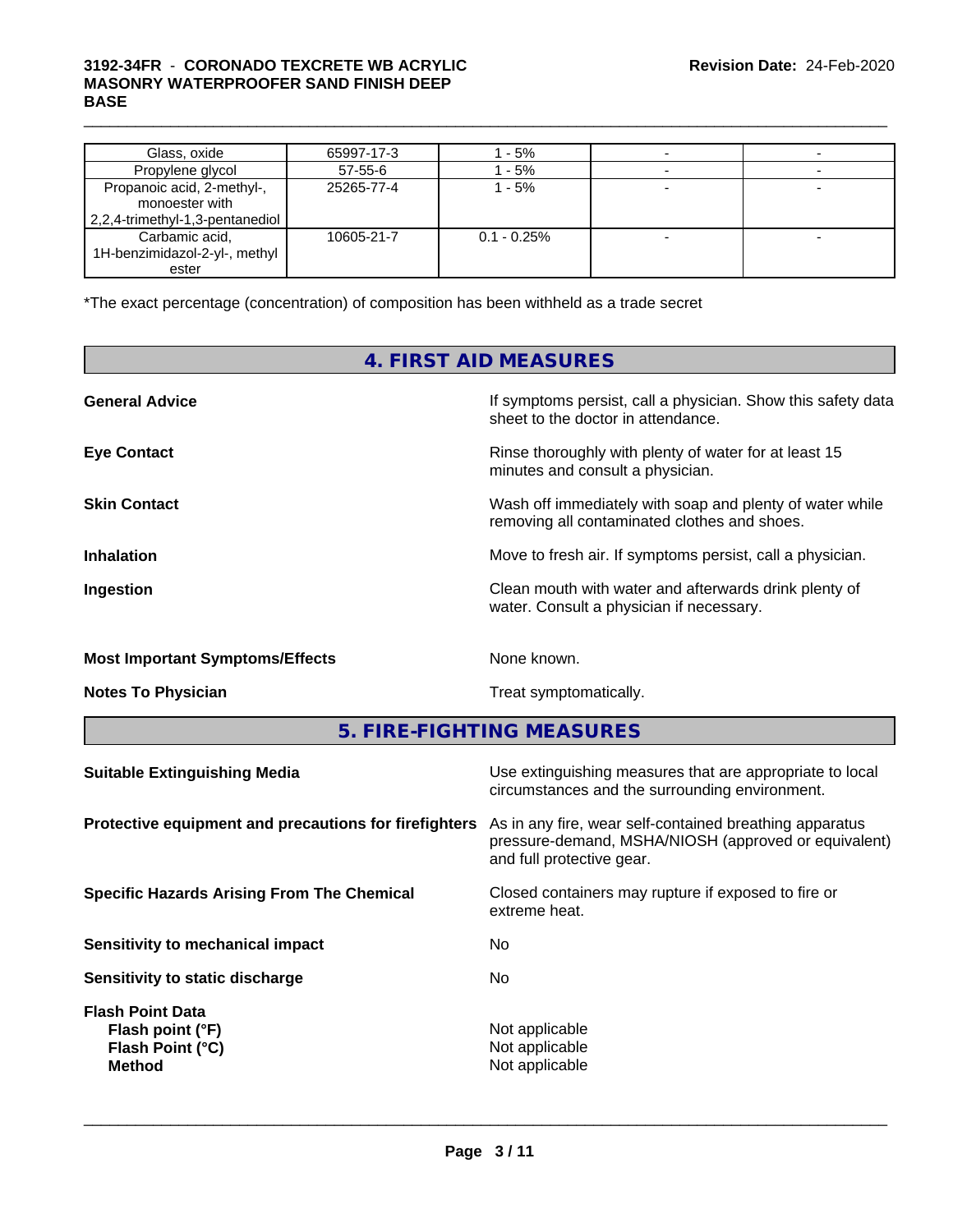**Flammability Limits In Air**

**Lower flammability limit:** Not applicable **Upper flammability limit:** Not applicable

 $\_$  ,  $\_$  ,  $\_$  ,  $\_$  ,  $\_$  ,  $\_$  ,  $\_$  ,  $\_$  ,  $\_$  ,  $\_$  ,  $\_$  ,  $\_$  ,  $\_$  ,  $\_$  ,  $\_$  ,  $\_$  ,  $\_$  ,  $\_$  ,  $\_$  ,  $\_$  ,  $\_$  ,  $\_$  ,  $\_$  ,  $\_$  ,  $\_$  ,  $\_$  ,  $\_$  ,  $\_$  ,  $\_$  ,  $\_$  ,  $\_$  ,  $\_$  ,  $\_$  ,  $\_$  ,  $\_$  ,  $\_$  ,  $\_$  ,

**NFPA Health:** 2 **Flammability:** 0 **Instability:** 0 **Special:** Not Applicable

#### **NFPA Legend**

- 0 Not Hazardous
- 1 Slightly
- 2 Moderate
- 3 High
- 4 Severe

*The ratings assigned are only suggested ratings, the contractor/employer has ultimate responsibilities for NFPA ratings where this system is used.*

*Additional information regarding the NFPA rating system is available from the National Fire Protection Agency (NFPA) at www.nfpa.org.*

#### **6. ACCIDENTAL RELEASE MEASURES**

**Personal Precautions Precautions** Avoid contact with skin, eyes and clothing. Ensure adequate ventilation.

**Other Information Discription Prevent further leakage or spillage if safe to do so.** 

**Environmental precautions** See Section 12 for additional Ecological Information.

**Methods for Cleaning Up Example 20 Soak** up with inert absorbent material. Sweep up and shovel into suitable containers for disposal.

**7. HANDLING AND STORAGE**

**Handling Handling Avoid contact with skin, eyes and clothing. Avoid breathing** vapors, spray mists or sanding dust. In case of insufficient ventilation, wear suitable respiratory equipment.

**Storage Keep container tightly closed. Keep out of the reach of Keep** container tightly closed. Keep out of the reach of children.

**Incompatible Materials Incompatible Materials No information available** 

 $\overline{\phantom{a}}$  ,  $\overline{\phantom{a}}$  ,  $\overline{\phantom{a}}$  ,  $\overline{\phantom{a}}$  ,  $\overline{\phantom{a}}$  ,  $\overline{\phantom{a}}$  ,  $\overline{\phantom{a}}$  ,  $\overline{\phantom{a}}$  ,  $\overline{\phantom{a}}$  ,  $\overline{\phantom{a}}$  ,  $\overline{\phantom{a}}$  ,  $\overline{\phantom{a}}$  ,  $\overline{\phantom{a}}$  ,  $\overline{\phantom{a}}$  ,  $\overline{\phantom{a}}$  ,  $\overline{\phantom{a}}$ 

#### **8. EXPOSURE CONTROLS/PERSONAL PROTECTION**

#### **Exposure Limits**

| <b>Chemical name</b> | <b>ACGIH TLV</b>                                                   | Alberta                         | <b>British Columbia</b>         | Ontario                        | Quebec                            |
|----------------------|--------------------------------------------------------------------|---------------------------------|---------------------------------|--------------------------------|-----------------------------------|
| Nepheline svenite    | N/E                                                                | N/E                             | N/E                             | 10 mg/m $3$ - TWA              | N/E                               |
| Silica, crystalline  | TWA: $0.025$ mg/m <sup>3</sup><br>respirable particulate<br>matter | $0.025$ mg/m <sup>3</sup> - TWA | $0.025$ mg/m <sup>3</sup> - TWA | $0.10$ mg/m <sup>3</sup> - TWA | $0.1$ mg/m <sup>3</sup> - TWAEV + |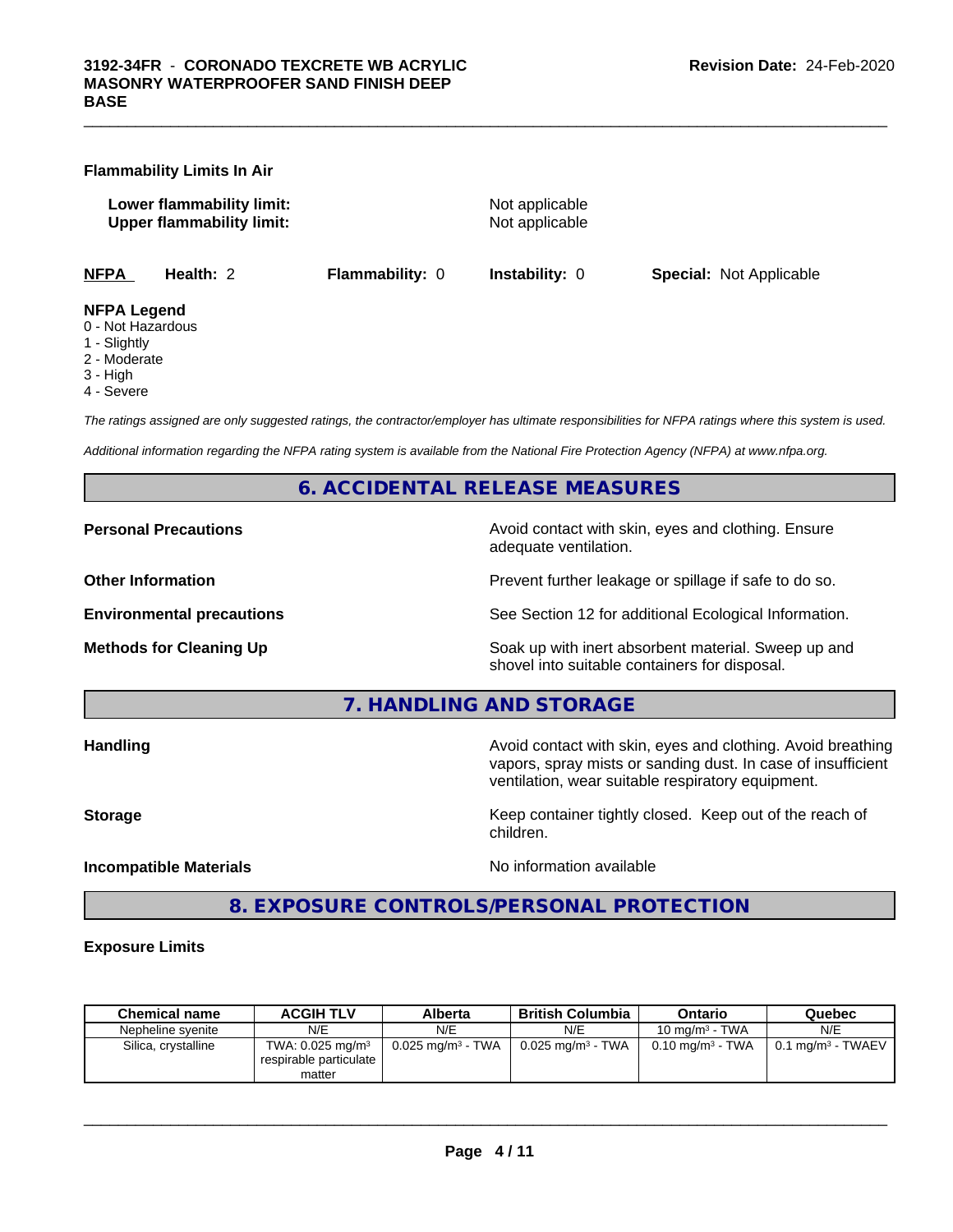#### $\_$  ,  $\_$  ,  $\_$  ,  $\_$  ,  $\_$  ,  $\_$  ,  $\_$  ,  $\_$  ,  $\_$  ,  $\_$  ,  $\_$  ,  $\_$  ,  $\_$  ,  $\_$  ,  $\_$  ,  $\_$  ,  $\_$  ,  $\_$  ,  $\_$  ,  $\_$  ,  $\_$  ,  $\_$  ,  $\_$  ,  $\_$  ,  $\_$  ,  $\_$  ,  $\_$  ,  $\_$  ,  $\_$  ,  $\_$  ,  $\_$  ,  $\_$  ,  $\_$  ,  $\_$  ,  $\_$  ,  $\_$  ,  $\_$  , **3192-34FR** - **CORONADO TEXCRETE WB ACRYLIC MASONRY WATERPROOFER SAND FINISH DEEP BASE**

| Titanium dioxide | TWA: $10 \text{ mg/m}^3$                                                                                                                                                                                                                                                                       | 10 mg/m $3$ - TWA                                | 10 mg/m $3$ - TWA<br>$3$ mg/m <sup>3</sup> - TWA | 10 mg/m $3$ - TWA                                       | 10 mg/m <sup>3</sup> - TWAEV |
|------------------|------------------------------------------------------------------------------------------------------------------------------------------------------------------------------------------------------------------------------------------------------------------------------------------------|--------------------------------------------------|--------------------------------------------------|---------------------------------------------------------|------------------------------|
| Silica, mica     | TWA: $3 \text{ mg/m}^3$<br>respirable particulate<br>matter                                                                                                                                                                                                                                    | $3$ mg/m $3$ - TWA                               | $3$ mg/m <sup>3</sup> - TWA                      | $3$ mg/m $3$ - TWA                                      | 3 mg/m <sup>3</sup> - TWAEV  |
| Glass, oxide     | TWA: 1 fiber/cm3<br>respirable fibers:<br>length >5 µm, aspect<br>ratio $>=3:1$ , as<br>determined by the<br>membrane filter<br>method at 400-450X<br>magnification [4-mm<br>objective], using<br>phase-contrast<br>illumination<br>TWA: $5 \text{ mg/m}^3$<br>inhalable particulate<br>matter | $5$ mg/m <sup>3</sup> - TWA<br>1 fibre/cm3 - TWA | 1 fibre/cm3 - TWA<br>$5 \text{ mg/m}$ - TWA      | 1 fibre/cm3 - TWA<br>$5 \text{ mg/m}^3$ - TWA           | 10 mg/m <sup>3</sup> - TWAEV |
| Propylene glycol | N/E                                                                                                                                                                                                                                                                                            | N/E                                              | N/E                                              | 10 mg/m $3$ - TWA<br>50 ppm - TWA<br>155 mg/m $3$ - TWA | N/E                          |

#### **Legend**

ACGIH - American Conference of Governmental Industrial Hygienists

Alberta - Alberta Occupational Exposure Limits

British Columbia - British Columbia Occupational Exposure Limits

Ontario - Ontario Occupational Exposure Limits

Quebec - Quebec Occupational Exposure Limits

N/E - Not established

# **Personal Protective Equipment**<br> **Eye/Face Protection**

**Engineering Measures Ensure** Ensure adequate ventilation, especially in confined areas.

Safety glasses with side-shields.

**Skin Protection Protection** Protective gloves and impervious clothing. **Respiratory Protection Network 1** Use only with adequate ventilation. In operations where exposure limits are exceeded, use a NIOSH approved respirator that has been selected by a technically qualified person for the specific work conditions. When spraying the product or applying in confined areas, wear a NIOSH approved respirator specified for paint spray or organic vapors.

**Hygiene Measures Avoid contact with skin, eyes and clothing. Remove and Hygiene Measures** and clothing. Remove and wash contaminated clothing before re-use. Wash thoroughly after handling.

#### **9. PHYSICAL AND CHEMICAL PROPERTIES**

**Appearance** liquid **Odor** little or no odor **Density (lbs/gal)** 11.85 - 11.95 **Specific Gravity** 1.42 - 1.44

**Odor Threshold No information available No information available pH pH**  $\blacksquare$ **Viscosity (cps)** <br> **Viscosity (cps)** No information available<br>
No information available<br>
No information available **Solubility(ies)** No information available **Water solubility Water solubility Water solubility Water solubility Water solubility Water solution**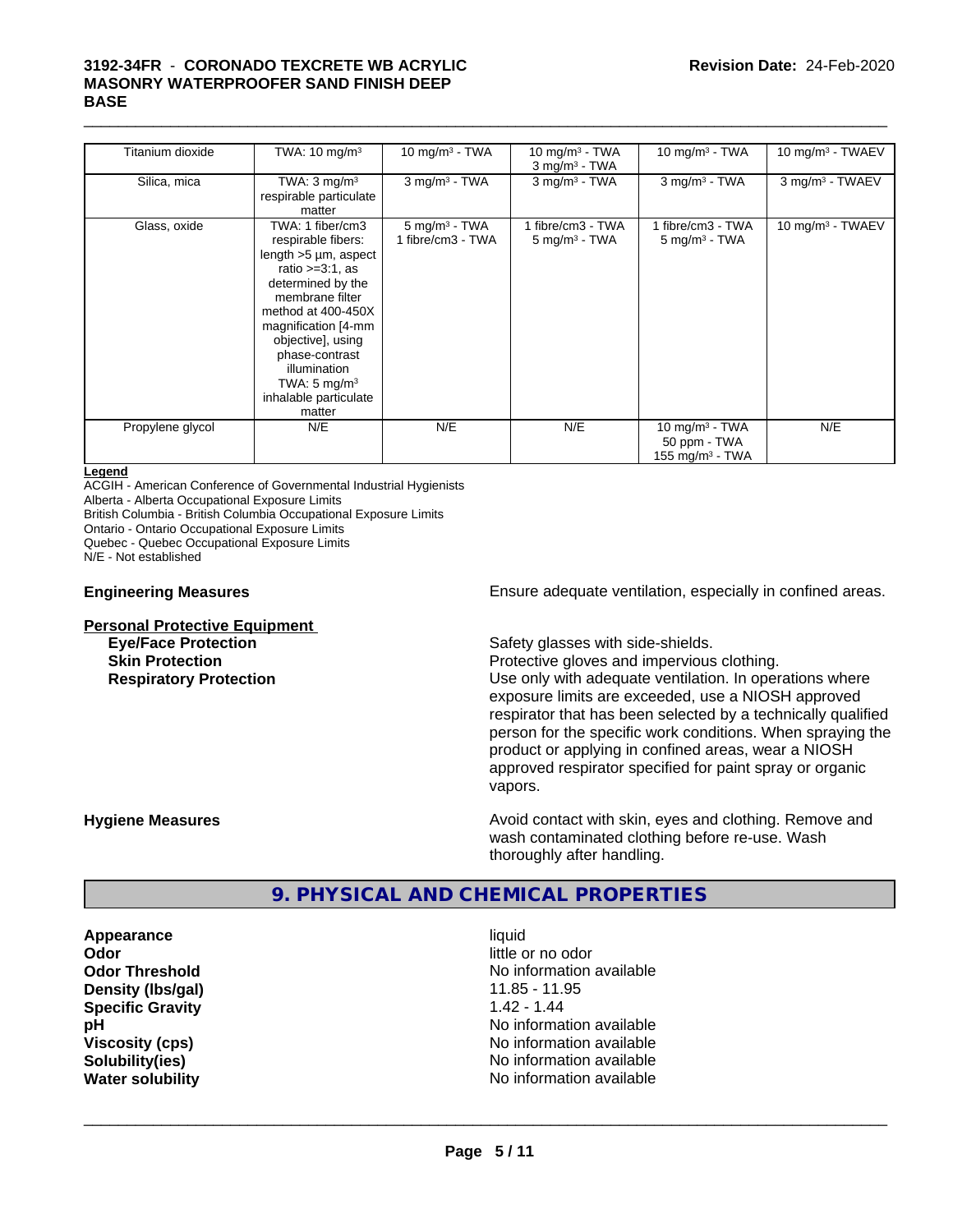**Evaporation Rate No information available No information available Vapor pressure** No information available **Vapor density**<br> **We Solids**<br>
We Solids
2010<br>
We Note that the Solid S5 - 65 **Wt. % Solids** 55 - 65<br> **Vol. % Solids** 40 - 50 **Vol. % Solids Wt. % Volatiles** 35 - 45 **Vol. % Volatiles** 50 - 60 **VOC Regulatory Limit (g/L)** < 100 **Boiling Point (°F)** 212 **Boiling Point (°C)** 100 **Freezing point (°F)** 32 **Freezing Point (°C)** 0<br> **Flash point (°F)** 0<br>
Not applicable **Flash point (°F)** Not applicable **Flash Point (°C) Method**<br> **Flammability (solid, gas)**<br> **Example 2018** Not applicable **Flammability** (solid, gas) **Upper flammability limit:** Not applicable **Lower flammability limit:**<br> **Autoignition Temperature (°F)** Not applicable Not applicable **Autoignition Temperature (°F) Autoignition Temperature (°C)** No information available **Decomposition Temperature (°F)** No information available **Decomposition Temperature (°C)** No information available **Partition coefficient** No information available

### **10. STABILITY AND REACTIVITY**

| <b>Reactivity</b>                         | Not Applicable                           |
|-------------------------------------------|------------------------------------------|
| <b>Chemical Stability</b>                 | Stable under normal conditions.          |
| <b>Conditions to avoid</b>                | Prevent from freezing.                   |
| <b>Incompatible Materials</b>             | No materials to be especially mentioned. |
| <b>Hazardous Decomposition Products</b>   | None under normal use.                   |
| <b>Possibility of hazardous reactions</b> | None under normal conditions of use.     |

#### **11. TOXICOLOGICAL INFORMATION**

**Product Information Information on likely routes of exposure**

**Principal Routes of Exposure** Eye contact, skin contact and inhalation.

**Acute Toxicity** 

**Product Information** and **Product Information No information available** 

 $\overline{\phantom{a}}$  ,  $\overline{\phantom{a}}$  ,  $\overline{\phantom{a}}$  ,  $\overline{\phantom{a}}$  ,  $\overline{\phantom{a}}$  ,  $\overline{\phantom{a}}$  ,  $\overline{\phantom{a}}$  ,  $\overline{\phantom{a}}$  ,  $\overline{\phantom{a}}$  ,  $\overline{\phantom{a}}$  ,  $\overline{\phantom{a}}$  ,  $\overline{\phantom{a}}$  ,  $\overline{\phantom{a}}$  ,  $\overline{\phantom{a}}$  ,  $\overline{\phantom{a}}$  ,  $\overline{\phantom{a}}$ 

**<u>Symptoms related to the physical, chemical and toxicological characteristics</u>**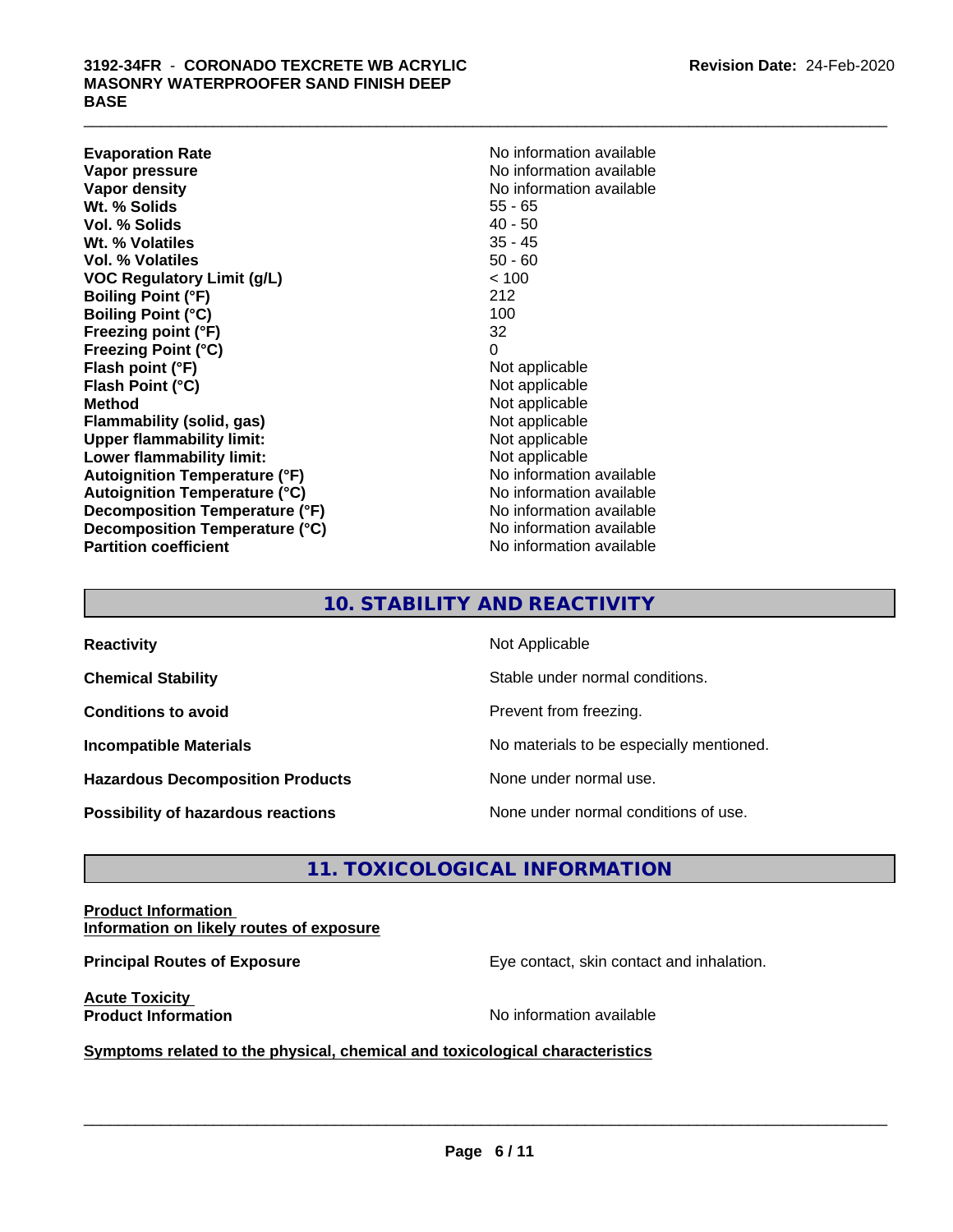**Symptoms** No information available

 $\_$  ,  $\_$  ,  $\_$  ,  $\_$  ,  $\_$  ,  $\_$  ,  $\_$  ,  $\_$  ,  $\_$  ,  $\_$  ,  $\_$  ,  $\_$  ,  $\_$  ,  $\_$  ,  $\_$  ,  $\_$  ,  $\_$  ,  $\_$  ,  $\_$  ,  $\_$  ,  $\_$  ,  $\_$  ,  $\_$  ,  $\_$  ,  $\_$  ,  $\_$  ,  $\_$  ,  $\_$  ,  $\_$  ,  $\_$  ,  $\_$  ,  $\_$  ,  $\_$  ,  $\_$  ,  $\_$  ,  $\_$  ,  $\_$  ,

#### **Delayed and immediate effects as well as chronic effects from short and long-term exposure**

| Eye contact                     | May cause slight irritation                                                        |
|---------------------------------|------------------------------------------------------------------------------------|
| <b>Skin contact</b>             | Substance may cause slight skin irritation. Prolonged or                           |
|                                 | repeated contact may dry skin and cause irritation.                                |
| <b>Inhalation</b>               | May cause irritation of respiratory tract.                                         |
| Ingestion                       | Ingestion may cause gastrointestinal irritation, nausea,<br>vomiting and diarrhea. |
| <b>Sensitization</b>            | No information available.                                                          |
| <b>Neurological Effects</b>     | No information available.                                                          |
| <b>Mutagenic Effects</b>        | Suspected of causing genetic defects.                                              |
| <b>Reproductive Effects</b>     | May damage fertility or the unborn child.                                          |
| <b>Developmental Effects</b>    | No information available.                                                          |
| <b>Target organ effects</b>     | No information available.                                                          |
| <b>STOT - single exposure</b>   | No information available.                                                          |
| <b>STOT - repeated exposure</b> | Causes damage to organs through prolonged or repeated<br>exposure if inhaled.      |
| Other adverse effects           | No information available.                                                          |
| <b>Aspiration Hazard</b>        | No information available.                                                          |
|                                 |                                                                                    |

#### **Numerical measures of toxicity**

#### **The following values are calculated based on chapter 3.1 of the GHS document**

| ATEmix (oral)          | 4011 mg/kg   |
|------------------------|--------------|
| <b>ATEmix (dermal)</b> | 664845 mg/kg |

#### **Component Information**

| Chemical name                                                                                 | Oral LD50                                    | Dermal LD50                                                      | Inhalation LC50 |
|-----------------------------------------------------------------------------------------------|----------------------------------------------|------------------------------------------------------------------|-----------------|
| Titanium dioxide<br>13463-67-7                                                                | $> 10000$ mg/kg (Rat)                        |                                                                  |                 |
| Propylene glycol<br>$57 - 55 - 6$                                                             | $= 20$ g/kg (Rat)                            | $= 20800$ mg/kg (Rabbit)                                         |                 |
| Propanoic acid, 2-methyl-,<br>monoester with<br>2,2,4-trimethyl-1,3-pentanediol<br>25265-77-4 | $=$ 3200 mg/kg (Rat)                         | $> 15200$ mg/kg (Rat)                                            |                 |
| Carbamic acid.<br>1H-benzimidazol-2-yl-, methyl ester<br>10605-21-7                           | $>$ 5050 mg/kg (Rat)<br>$= 6400$ mg/kg (Rat) | 10000 mg/kg (Rabbit) = $2$ g/kg (<br>$Rat$ = 8500 mg/kg (Rabbit) |                 |

#### **Chronic Toxicity**

#### **Carcinogenicity**

*The information below indicateswhether each agency has listed any ingredient as a carcinogen:.*

| <b>Chemical name</b> | <b>IARC</b>                    | NTP                    |
|----------------------|--------------------------------|------------------------|
|                      | 1 - Human Carcinogen           | Known Human Carcinogen |
| Silica, crystalline  |                                |                        |
|                      | 2B - Possible Human Carcinogen |                        |
| Titanium dioxide     |                                |                        |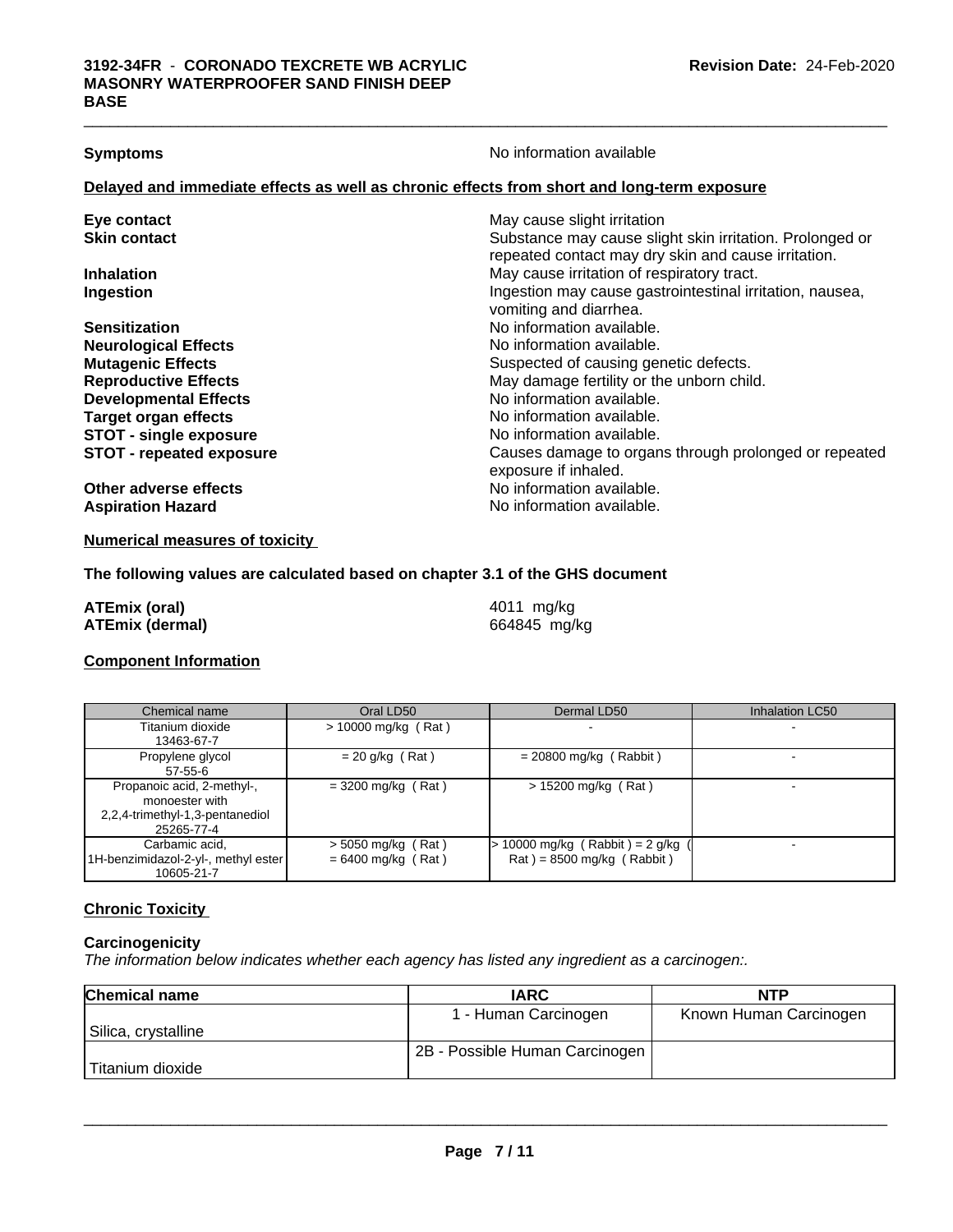• Crystalline Silica has been determined to be carcinogenic to humans by IARC (1) when in respirable form. Risk of cancer depends on duration and level of inhalation exposure to spray mist or dust from sanding the dried paint.• Although IARC has classified titanium dioxide as possibly carcinogenic to humans (2B), their summary concludes: "No significant exposure to titanium dioxide is thought to occur during the use of products in which titanium dioxide is bound to other materials, such as paint."

 $\_$  ,  $\_$  ,  $\_$  ,  $\_$  ,  $\_$  ,  $\_$  ,  $\_$  ,  $\_$  ,  $\_$  ,  $\_$  ,  $\_$  ,  $\_$  ,  $\_$  ,  $\_$  ,  $\_$  ,  $\_$  ,  $\_$  ,  $\_$  ,  $\_$  ,  $\_$  ,  $\_$  ,  $\_$  ,  $\_$  ,  $\_$  ,  $\_$  ,  $\_$  ,  $\_$  ,  $\_$  ,  $\_$  ,  $\_$  ,  $\_$  ,  $\_$  ,  $\_$  ,  $\_$  ,  $\_$  ,  $\_$  ,  $\_$  ,

#### **Legend**

IARC - International Agency for Research on Cancer NTP - National Toxicity Program OSHA - Occupational Safety & Health Administration

**12. ECOLOGICAL INFORMATION**

#### **Ecotoxicity Effects**

The environmental impact of this product has not been fully investigated.

#### **Product Information**

#### **Acute Toxicity to Fish**

No information available

#### **Acute Toxicity to Aquatic Invertebrates**

No information available

#### **Acute Toxicity to Aquatic Plants**

No information available

#### **Persistence / Degradability**

No information available.

#### **Bioaccumulation**

There is no data for this product.

#### **Mobility in Environmental Media**

No information available.

#### **Ozone**

No information available

#### **Component Information**

#### **Acute Toxicity to Fish**

Titanium dioxide  $LC50:$  > 1000 mg/L (Fathead Minnow - 96 hr.) Propylene glycol LC50: 710 mg/L (Fathead Minnow - 96 hr.) Carbamic acid, 1H-benzimidazol-2-yl-, methyl ester LC50: 1.5 mg/L (Rainbow Trout - 96 hr.)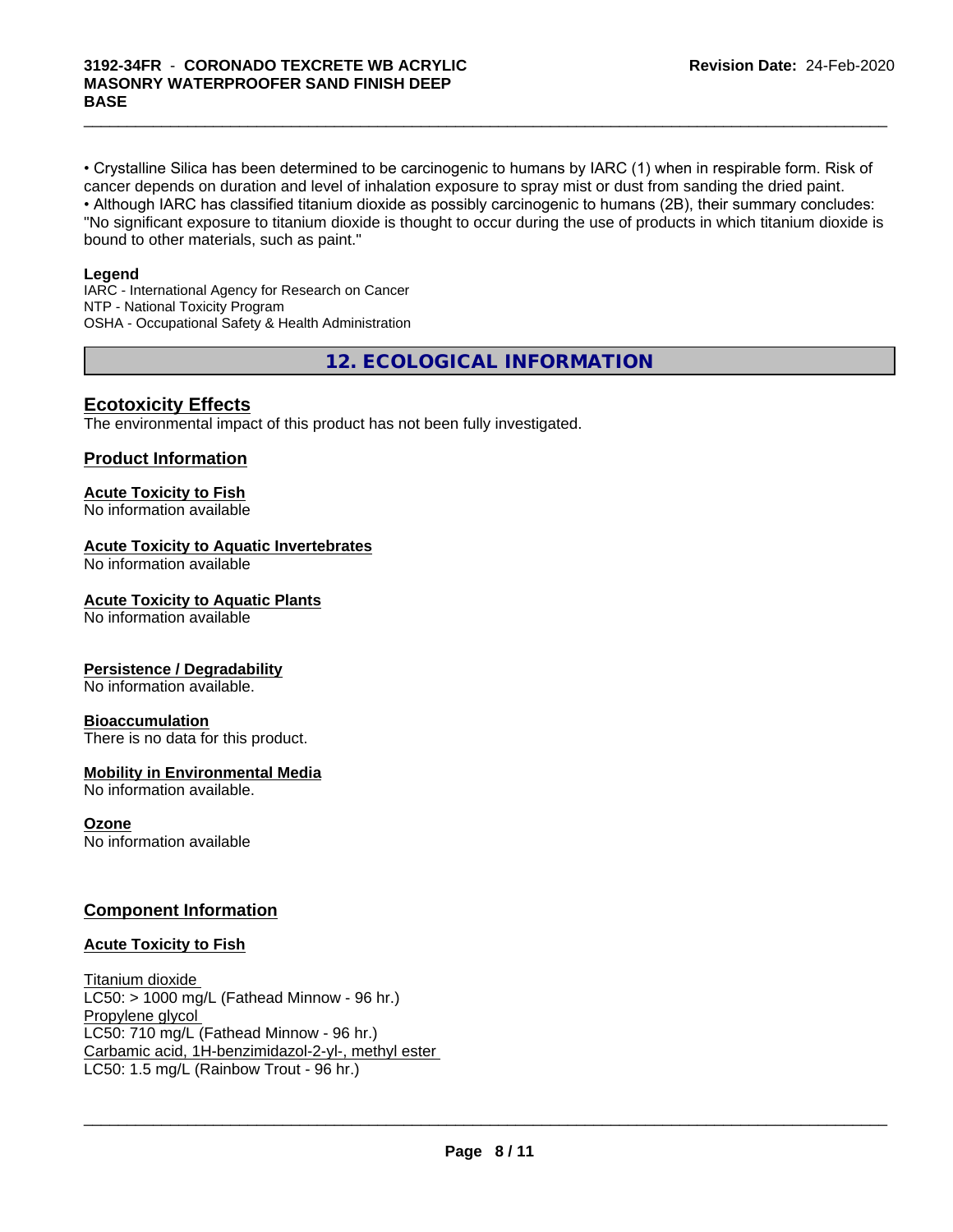#### **Acute Toxicity to Aquatic Invertebrates**

Propylene glycol EC50: > 10000 mg/L (Daphnia magna - 24 hr.) Carbamic acid, 1H-benzimidazol-2-yl-, methyl ester LC50: 0.22 mg/L (water flea - 48 hr.)

#### **Acute Toxicity to Aquatic Plants**

No information available

**13. DISPOSAL CONSIDERATIONS**

**Waste Disposal Method Dispose of in accordance with federal, state, provincial,** and local regulations. Local requirements may vary, consult your sanitation department or state-designated environmental protection agency for more disposal options.

#### **14. TRANSPORT INFORMATION**

**TDG** Not regulated

 $\_$  ,  $\_$  ,  $\_$  ,  $\_$  ,  $\_$  ,  $\_$  ,  $\_$  ,  $\_$  ,  $\_$  ,  $\_$  ,  $\_$  ,  $\_$  ,  $\_$  ,  $\_$  ,  $\_$  ,  $\_$  ,  $\_$  ,  $\_$  ,  $\_$  ,  $\_$  ,  $\_$  ,  $\_$  ,  $\_$  ,  $\_$  ,  $\_$  ,  $\_$  ,  $\_$  ,  $\_$  ,  $\_$  ,  $\_$  ,  $\_$  ,  $\_$  ,  $\_$  ,  $\_$  ,  $\_$  ,  $\_$  ,  $\_$  ,

**ICAO / IATA** Not regulated

**IMDG / IMO** Not regulated

**15. REGULATORY INFORMATION**

#### **International Inventories**

**TSCA: United States** Yes - All components are listed or exempt. **DSL: Canada** Yes - All components are listed or exempt.

#### **National Pollutant Release Inventory (NPRI)**

#### **NPRI Parts 1- 4**

This product contains the following Parts 1-4 NPRI chemicals:

*None*

#### **NPRI Part 5**

This product contains the following NPRI Part 5 Chemicals: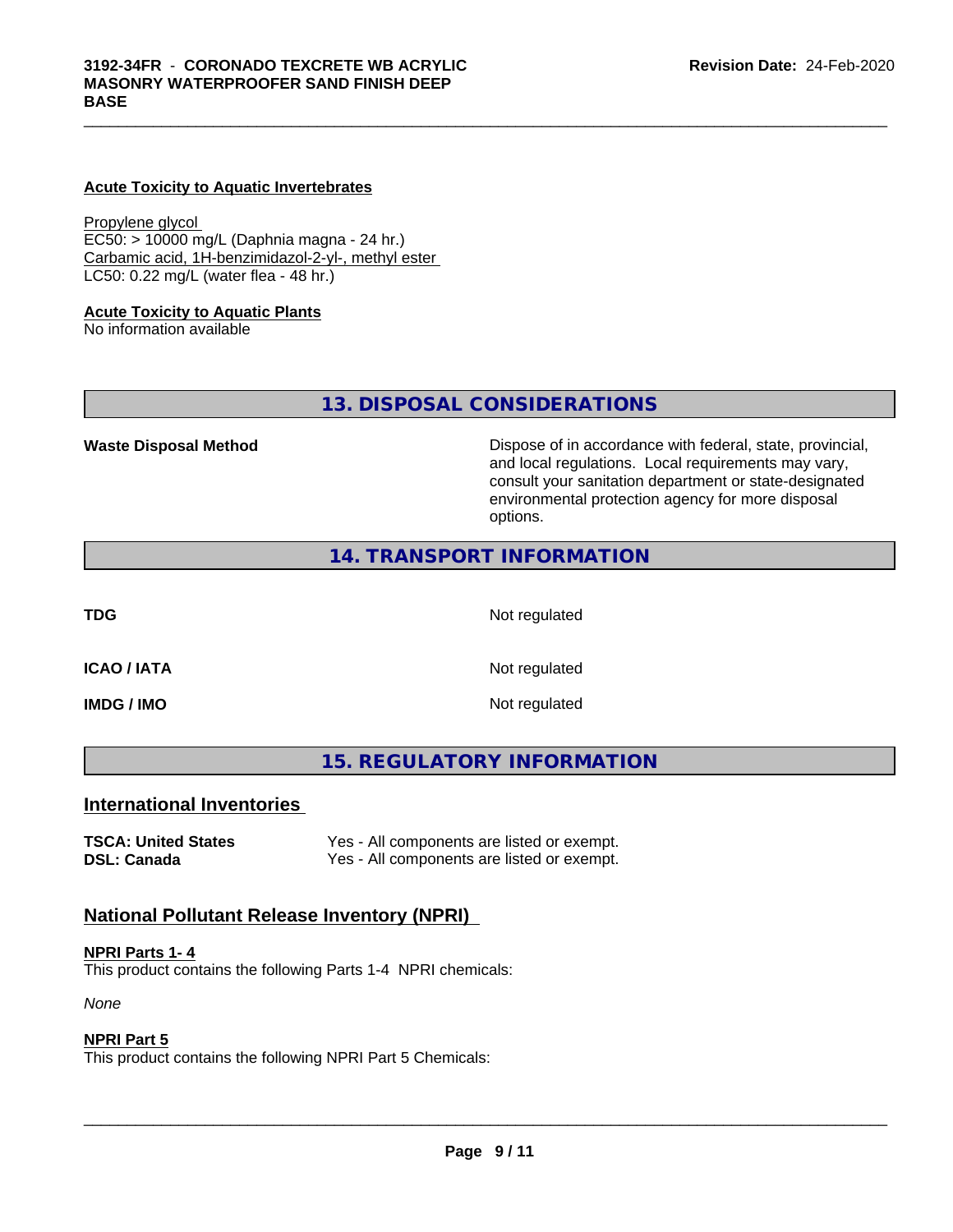#### *None*

#### **WHMIS Regulatory Status**

This product has been classified in accordance with the hazard criteria of the Hazardous Products Regulations (HPR) and the SDS contains all the information required by the HPR.

 $\_$  ,  $\_$  ,  $\_$  ,  $\_$  ,  $\_$  ,  $\_$  ,  $\_$  ,  $\_$  ,  $\_$  ,  $\_$  ,  $\_$  ,  $\_$  ,  $\_$  ,  $\_$  ,  $\_$  ,  $\_$  ,  $\_$  ,  $\_$  ,  $\_$  ,  $\_$  ,  $\_$  ,  $\_$  ,  $\_$  ,  $\_$  ,  $\_$  ,  $\_$  ,  $\_$  ,  $\_$  ,  $\_$  ,  $\_$  ,  $\_$  ,  $\_$  ,  $\_$  ,  $\_$  ,  $\_$  ,  $\_$  ,  $\_$  ,

| 16. OTHER INFORMATION                                                                                                           |               |                                                                            |                      |          |  |  |  |
|---------------------------------------------------------------------------------------------------------------------------------|---------------|----------------------------------------------------------------------------|----------------------|----------|--|--|--|
| HMIS -                                                                                                                          | Health: $2^*$ | <b>Flammability: 0</b>                                                     | <b>Reactivity: 0</b> | $PPE: -$ |  |  |  |
| <b>HMIS Legend</b><br>0 - Minimal Hazard<br>1 - Slight Hazard<br>2 - Moderate Hazard<br>3 - Serious Hazard<br>4 - Severe Hazard |               |                                                                            |                      |          |  |  |  |
| * - Chronic Hazard                                                                                                              |               | X - Consult your supervisor or S.O.P. for "Special" handling instructions. |                      |          |  |  |  |

*Note: The PPE rating has intentionally been left blank. Choose appropriate PPE that will protect employees from the hazards the material will present under the actual normal conditions of use.*

*Caution: HMISÒ ratings are based on a 0-4 rating scale, with 0 representing minimal hazards or risks, and 4 representing significant hazards or risks. Although HMISÒ ratings are not required on MSDSs under 29 CFR 1910.1200, the preparer, has chosen to provide them. HMISÒ ratings are to be used only in conjunction with a fully implemented HMISÒ program by workers who have received appropriate HMISÒ training. HMISÒ is a registered trade and service mark of the NPCA. HMISÒ materials may be purchased exclusively from J. J. Keller (800) 327-6868.*

 **WARNING!** If you scrape, sand, or remove old paint, you may release lead dust. LEAD IS TOXIC. EXPOSURE TO LEAD DUST CAN CAUSE SERIOUS ILLNESS, SUCH AS BRAIN DAMAGE, ESPECIALLY IN CHILDREN. PREGNANT WOMEN SHOULD ALSO AVOID EXPOSURE.Wear a NIOSH approved respirator to control lead exposure. Clean up carefully with a HEPA vacuum and a wet mop. Before you start, find out how to protect yourself and your family by logging onto Health Canada at http://www.hc-sc.gc.ca/ewh-semt/contaminants/lead-plomb/asked\_questions-questions\_posees-eng.php.

| <b>Prepared By</b>                                  | <b>Product Stewardship Department</b><br>Benjamin Moore & Co.<br>101 Paragon Drive<br>Montvale, NJ 07645<br>800-225-5554 |  |
|-----------------------------------------------------|--------------------------------------------------------------------------------------------------------------------------|--|
| <b>Revision Date:</b><br><b>Reason for revision</b> | 24-Feb-2020<br>Not available                                                                                             |  |

**Disclaimer**

The information contained herein is presented in good faith and believed to be accurate as of the effective date shown above. This information is furnished without warranty of any kind. Employers should use this information only as a **supplement to other information gathered by them and must make independent determination of suitability and** completeness of information from all sources to assure proper use of these materials and the safety and health of employees. Any use of this data and information must be determined by the user to be in accordance with applicable **federal, provincial, and local laws and regulations.**